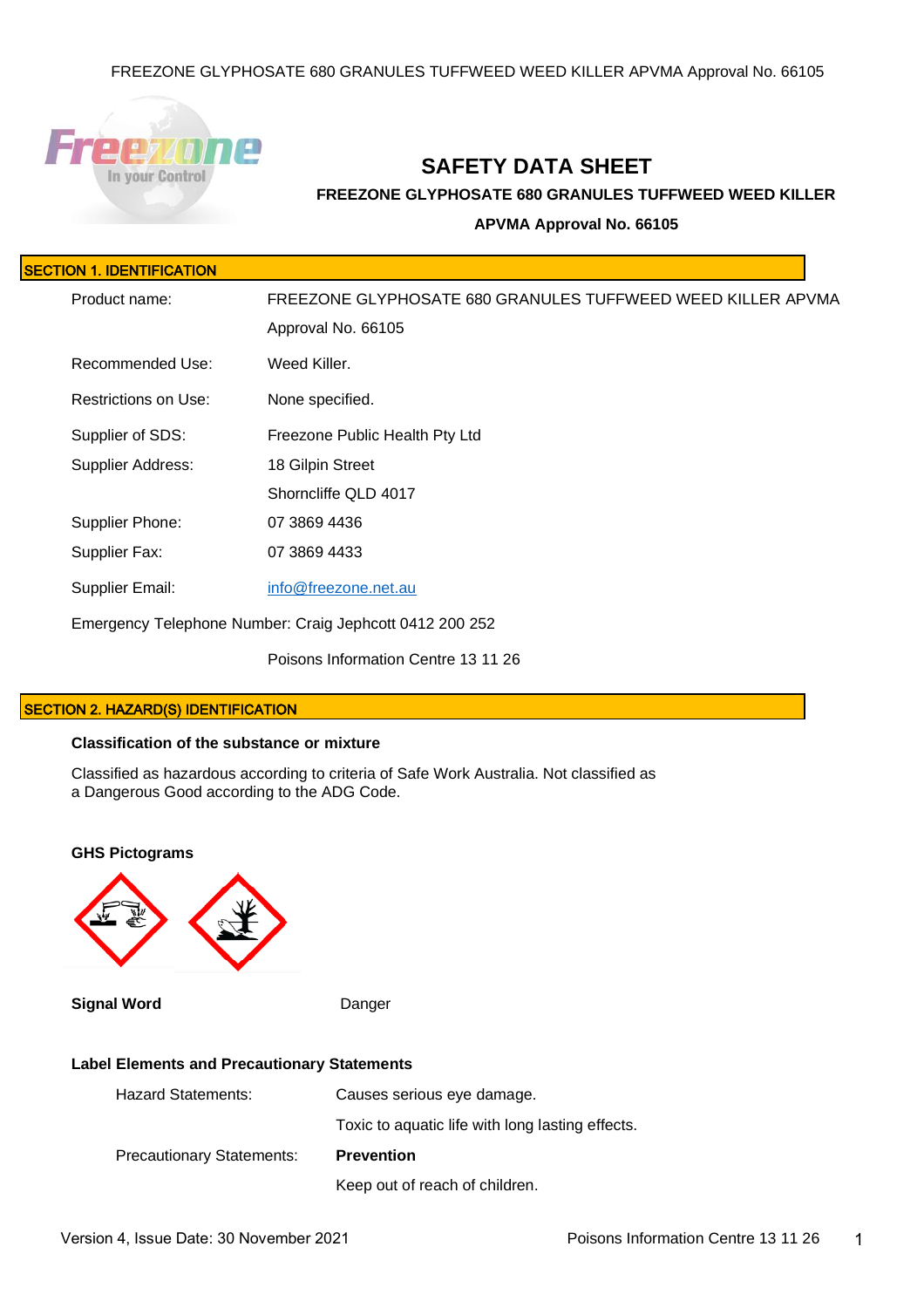### FREEZONE GLYPHOSATE 680 GRANULES TUFFWEED WEED KILLER APVMA Approval No. 66105

Avoid release to the environment.

Wear protective gloves, protective clothing and eye or face protection.

### **Response**

Immediately call a POISON CENTER or doctor/physician.

Collect spillage.

IF IN EYES: Rinse cautiously with water for several minutes. Remove contact lenses, if present and easy to do. Continue rinsing.

### **Disposal**

Dispose of contents and containers as specified on the registered label.

| <b>SUSMP Classification</b> | S5 |
|-----------------------------|----|
|-----------------------------|----|

# SECTION 3. COMPOSITION AND INFORMATION ON INGREDIENTS

| Glyphosate (present as mono-ammonium salt)<br>contains 68%<br>CAS number: 1071-83-6 | <b>Classification</b> |
|-------------------------------------------------------------------------------------|-----------------------|
|-------------------------------------------------------------------------------------|-----------------------|

| <b>Inert Ingredients contains 32%</b> | <b>Classification</b> |
|---------------------------------------|-----------------------|
| CAS number: secret                    |                       |
|                                       |                       |

Full text for all hazard statements is contained in Section 16.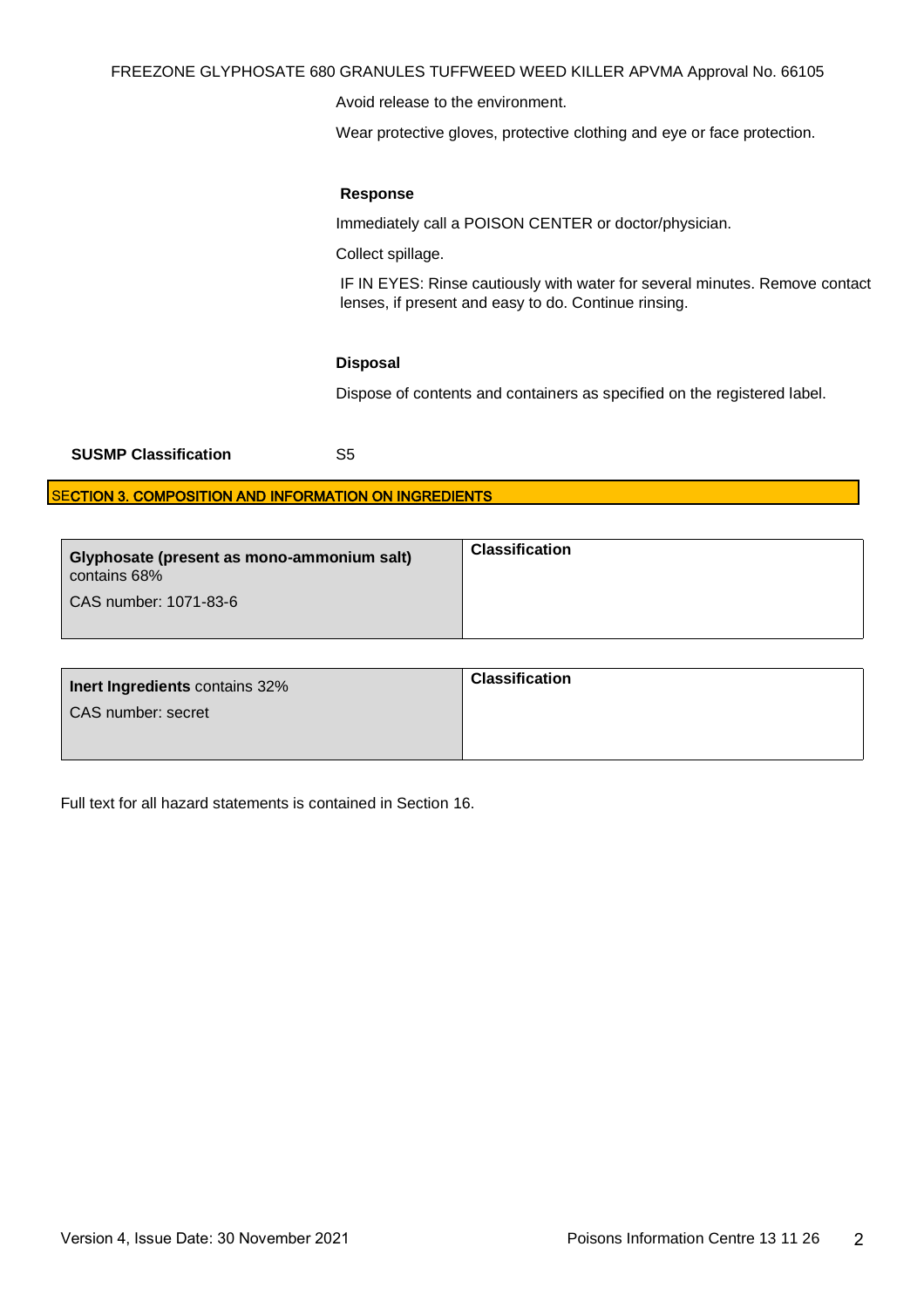| <b>SECTION 4. FIRST AID MEASURES</b>            |                                                                                                                                                                                                                                                                                                                                             |
|-------------------------------------------------|---------------------------------------------------------------------------------------------------------------------------------------------------------------------------------------------------------------------------------------------------------------------------------------------------------------------------------------------|
| <b>First aid measures</b>                       |                                                                                                                                                                                                                                                                                                                                             |
| General information                             | You should call The Poisons Information Centre if you feel that you may<br>have been poisoned, burned or irritated by this product. The number is 13<br>1126 from anywhere in Australia (0800 764 766 in New Zealand) and is<br>available at all times. Have this SDS with you when you call.<br>ADVICE FOR DOCTORS: Treat symptomatically. |
| Inhalation                                      | Remove to fresh air until recovered.                                                                                                                                                                                                                                                                                                        |
| Ingestion                                       | If swallowed, do not induce vomiting, seek medical advice immediately. Make every<br>effort to prevent vomit from entering the lungs by careful placement of the patient. Do<br>not give anything by mouth to a semi-conscious or unconscious person. Rinse mouth<br>thoroughly with water.                                                 |
| Skin contact                                    | Remove contaminated clothing, wash skin with plenty of soap and water.<br>Discard contaminated non-waterproof shoes and boots. If irritation persists,<br>seek medical advice.                                                                                                                                                              |
| Eye contact                                     | Flush eyes immediately with plenty of fresh water for at least 15 minutes while                                                                                                                                                                                                                                                             |
|                                                 | holding the eyelids open. Remove contact lenses if worn. However, if irritation                                                                                                                                                                                                                                                             |
|                                                 | persists, see a doctor.                                                                                                                                                                                                                                                                                                                     |
| <b>Medical attention and special treatments</b> |                                                                                                                                                                                                                                                                                                                                             |
| Notes to the doctor                             | Treat symptomatically.                                                                                                                                                                                                                                                                                                                      |

### SECTION 5. FIREFIGHTING MEASURES

#### **Extinguishing media**

Water, foam, carbon dioxide or dry chemical.

### **Specific hazards arising from the chemical**

DO NOT mix, store or apply the product or spray solutions of the product in galvanized steel or unlined steel (except stainless steel) containers or spray tanks. The product or spray solutions of the product react with such containers and tanks to produce hydrogen gas which may form a highly combustible gas mixture that can flash or explode if ignited by open flame, spark, welder's torch, lighted cigarette or other ignition source. Spray solutions of the product should be mixed, stored and applied only in stainless steel, aluminium, fiberglass, plastic and plastic-lined steel containers.

# **Thermal Decomposition**

Not a fire or explosion hazard

| <b>SECTION 6. ACCIDENTAL RELEASE MEASURES</b> |                                                                                                                                                                                               |  |
|-----------------------------------------------|-----------------------------------------------------------------------------------------------------------------------------------------------------------------------------------------------|--|
| Personal precautions                          | Wear suitable protective clothing, gloves and eye/face protection. See section 8.                                                                                                             |  |
| Clean up methods                              | Recover the product by sweeping up or vacuuming without raising dust. Collect in<br>sealed open top containers for disposal. Final clean up with degreasing agent or<br>detergent is advised. |  |

### SECTION 7. HANDLING AND STORAGE

| Precautions for handling | When handling this product, do not eat, drink or smoke.                      |  |
|--------------------------|------------------------------------------------------------------------------|--|
|                          | When mixing this product always wear a PVC or rubber apron, elbow length PVC |  |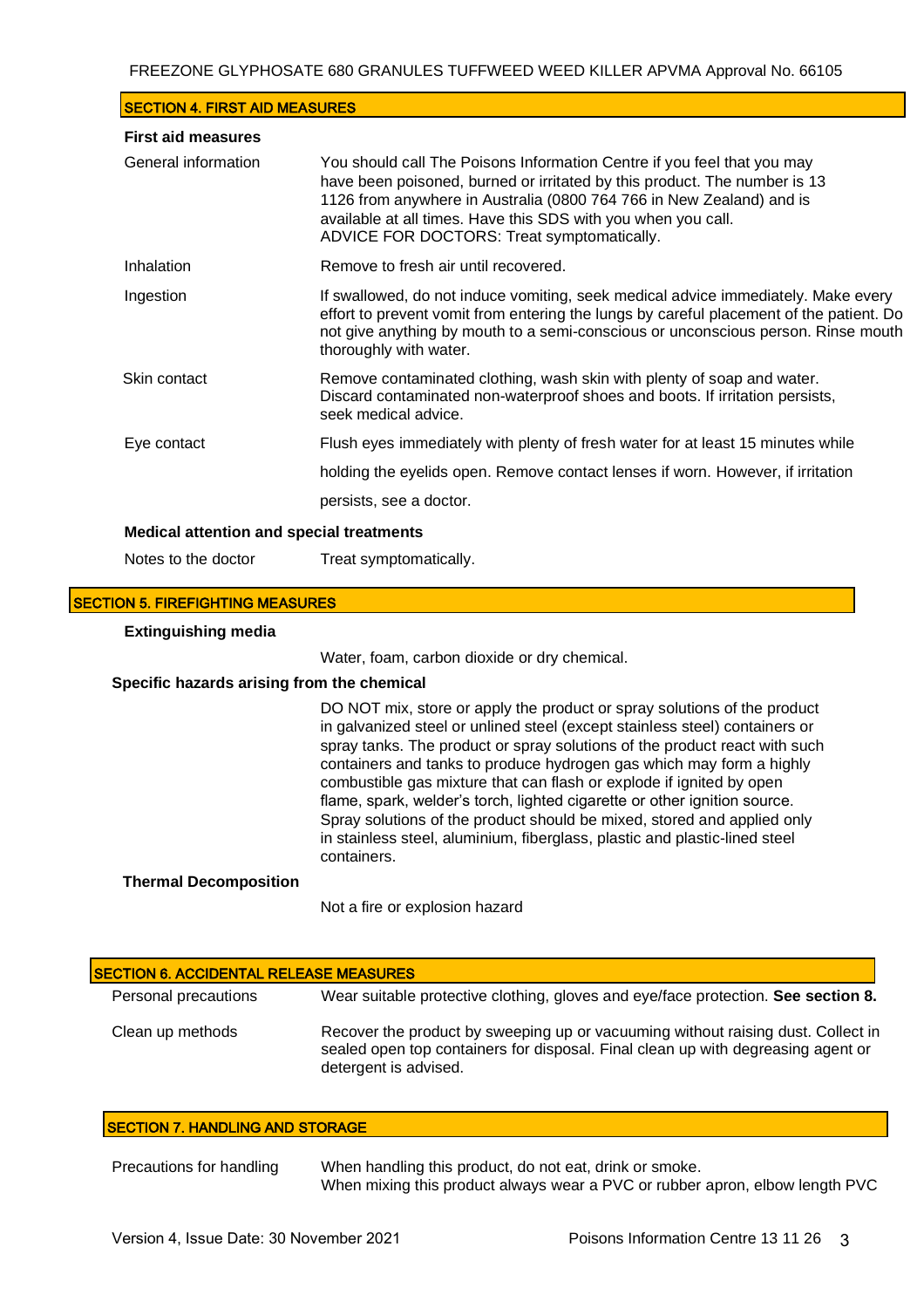FREEZONE GLYPHOSATE 680 GRANULES TUFFWEED WEED KILLER APVMA Approval No. 66105

|                             | gloves, face shield or goggles and overalls buttoned at the wrist and neck.<br>When spraying this product, wear a face shield or goggles<br>After each days use, wash gloves, face shield or goggles and overalls.<br>If product gets on skin, immediately wash area with soap and water. |
|-----------------------------|-------------------------------------------------------------------------------------------------------------------------------------------------------------------------------------------------------------------------------------------------------------------------------------------|
| Conditions for safe storage | Store in the closed, original container in a well-ventilated area as cool as possible<br>out of direct sunlight. Keep from contact with fertilisers and seeds.                                                                                                                            |

### SECTION 8. EXPOSURE CONTROLS AND PERSONAL PROTECTION

| <b>Exposure limits</b>      | No exposure standards have been established for this product by Worksafe<br>Australia, however, the TWA exposure standard for dusts not otherwise specified<br>is 10 mg/m3.                                                                                                                                                                                                                                                   |
|-----------------------------|-------------------------------------------------------------------------------------------------------------------------------------------------------------------------------------------------------------------------------------------------------------------------------------------------------------------------------------------------------------------------------------------------------------------------------|
| <b>Engineering Control</b>  |                                                                                                                                                                                                                                                                                                                                                                                                                               |
|                             | No special ventilation required.                                                                                                                                                                                                                                                                                                                                                                                              |
| <b>Protective Equipment</b> |                                                                                                                                                                                                                                                                                                                                                                                                                               |
|                             | Skin contact should be minimized during preparation of spray solution by<br>wearing protective clothing including elbow-length PVC gloves and face<br>shield. If product contacts skin, immediately wash area with soap and water.<br>After each use and before eating, drinking or smoking, wash hands, arms<br>and face thoroughly with soap and water. Wash gloves, face shield and<br>contaminated clothing before reuse. |

# SECTION 9. PHYSICAL AND CHEMICAL PROPERTIES

| Appearance                                   | Yellow granules.                                            |
|----------------------------------------------|-------------------------------------------------------------|
| Colour                                       | Pale yellow.                                                |
| Odour                                        | Musty odour.                                                |
| Odour threshold                              | No information available.                                   |
| рH                                           | No information available.                                   |
| Melting point                                | No information available.                                   |
| Initial boiling point and range              | No information available.                                   |
| Flash point                                  | No information available.                                   |
| Evaporation rate                             | No information available.                                   |
| Evaporation factor                           | No information available.                                   |
| Flammability (solid, gas)                    | Non-Flammable.                                              |
| Upper/lower flammability or explosive limits | No information available.                                   |
| Other flammability                           | No information available.                                   |
| Vapour pressure                              | No information available.                                   |
| Vapour density                               | No information available.                                   |
| Relative density                             | No information available.                                   |
| <b>Bulk density</b>                          | $0.6$ g/kg                                                  |
| Solubility(ies)                              | Soluble in water.                                           |
| Partition coefficient                        | No information available.                                   |
| Auto-ignition temperature                    | No information available.                                   |
| <b>Decomposition Temperature</b>             | No information available.                                   |
| Viscosity                                    | No information available.                                   |
| <b>Explosive properties</b>                  | No information available.                                   |
| Explosive under the influence of a flame     | No information available.                                   |
| Oxidising properties                         | Does not meet the criteria for classification as oxidising. |

# **SECTION 10. STABILITY AND REACTIVITY**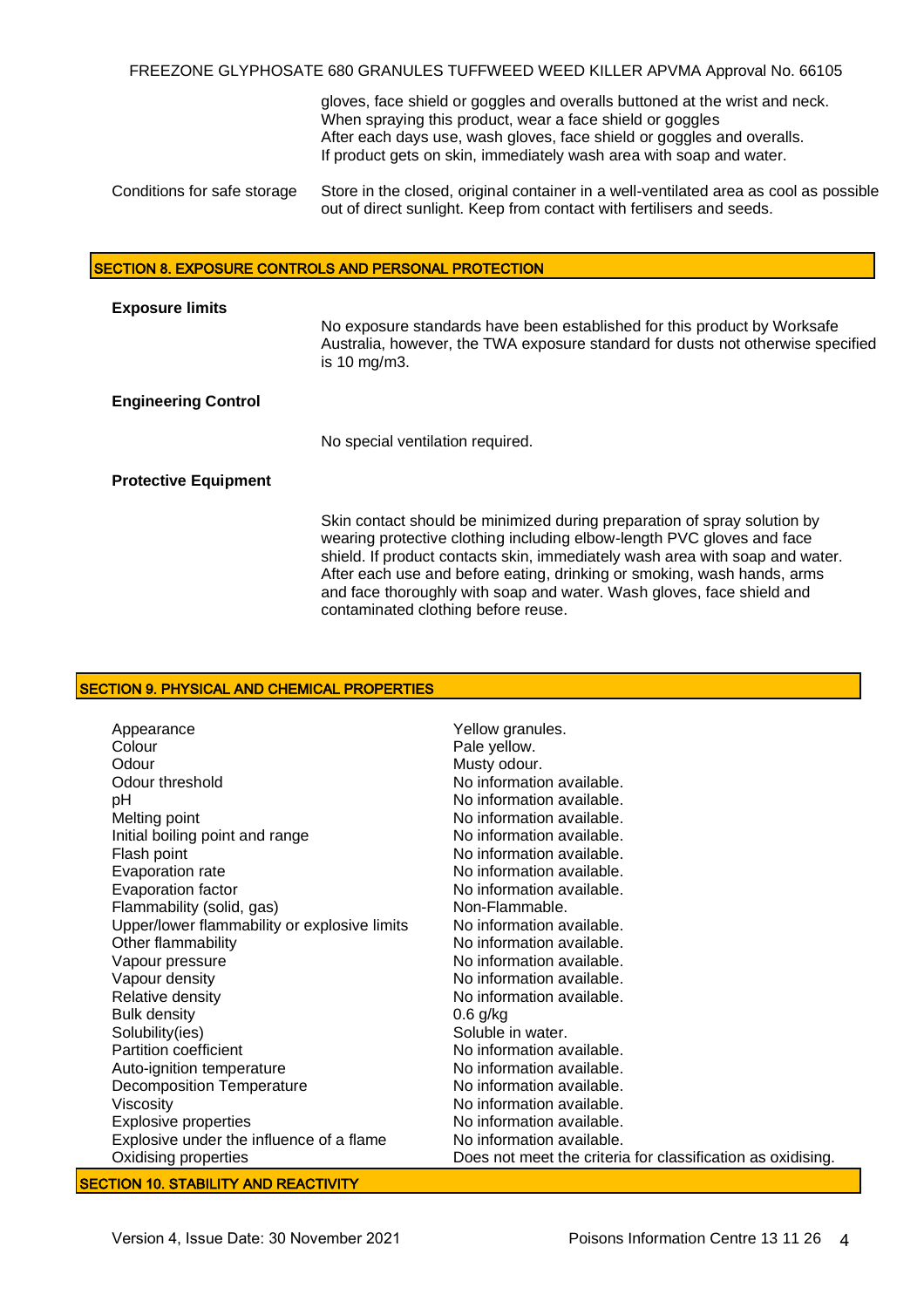FREEZONE GLYPHOSATE 680 GRANULES TUFFWEED WEED KILLER APVMA Approval No. 66105

| Chemical stability        | Stable under normal conditions when used and stored in accordance with label.                                                                                                                                                                                                               |
|---------------------------|---------------------------------------------------------------------------------------------------------------------------------------------------------------------------------------------------------------------------------------------------------------------------------------------|
| Hazardous Polymerization  | Hazardous polymerisation is not possible.                                                                                                                                                                                                                                                   |
| <b>Materials to Avoid</b> | Corrosive to mild steel, galvanised steel and zinc. Non corrosive to stainless<br>steel, polyethylene and plastics. Do not mix, store or apply the product or<br>spray solutions of the product in galvanised steel or unlined steel (except<br>stainless steel) containers or spray tanks. |

# SECTION 11. TOXICOLOGICAL INFORMATION

| Acute toxicity - oral<br>Notes (oral LD <sub>50</sub> )            | Rats LD50= 2814mg/kg for similar formulation.                                                                                                                                                                                                                                                                                                                                                                                       |
|--------------------------------------------------------------------|-------------------------------------------------------------------------------------------------------------------------------------------------------------------------------------------------------------------------------------------------------------------------------------------------------------------------------------------------------------------------------------------------------------------------------------|
| <b>Acute toxicity - dermal</b><br>Notes (dermal LD <sub>50</sub> ) | Rabbits LD50>5000mg/kg for similar formulation.                                                                                                                                                                                                                                                                                                                                                                                     |
| <b>Potential Health Effects</b>                                    | No harmful effects are expected if the precautions on the label and<br>this SDS are followed.                                                                                                                                                                                                                                                                                                                                       |
| Inhalation                                                         | May cause irritation to mucous membranes and respiratory tract.<br>Avoid breathing in spray mists when applying the product as a<br>spray.                                                                                                                                                                                                                                                                                          |
| Eye contact                                                        | Will cause irritation and possible damage unless washed off<br>immediately.                                                                                                                                                                                                                                                                                                                                                         |
| Ingestion                                                          | The concentrate is of low toxicity if swallowed. Amounts<br>swallowed incidental to normal handling procedures and use are<br>not expected to cause injury. Ingestion of this product may cause<br>gastrointestinal discomfort, nausea, diarrhoea and vomiting.                                                                                                                                                                     |
| Skin contact                                                       | Will cause irritation.                                                                                                                                                                                                                                                                                                                                                                                                              |
| <b>Chronic toxicity</b>                                            | Studies of glyphosate lasting up to 2 years, have been conducted<br>with rats, dogs, mice and rabbits, and with few exceptions no<br>effects were observed. For example, in a chronic feeding study<br>with rats, no toxic effects were observed in rats given doses as<br>high as 400 mg/kg/day. Also, no toxic effects were observed in a<br>chronic feeding study with dogs fed up to 500 mg/kg/day, the<br>highest dose tested. |

The Australian Acceptable Daily Intake (ADI) for glyphosate is set at 0.3 mg/kg/day with corresponding NOEL is set at 30 mg/kg/day. Values taken from Australia ADI List, March 2016.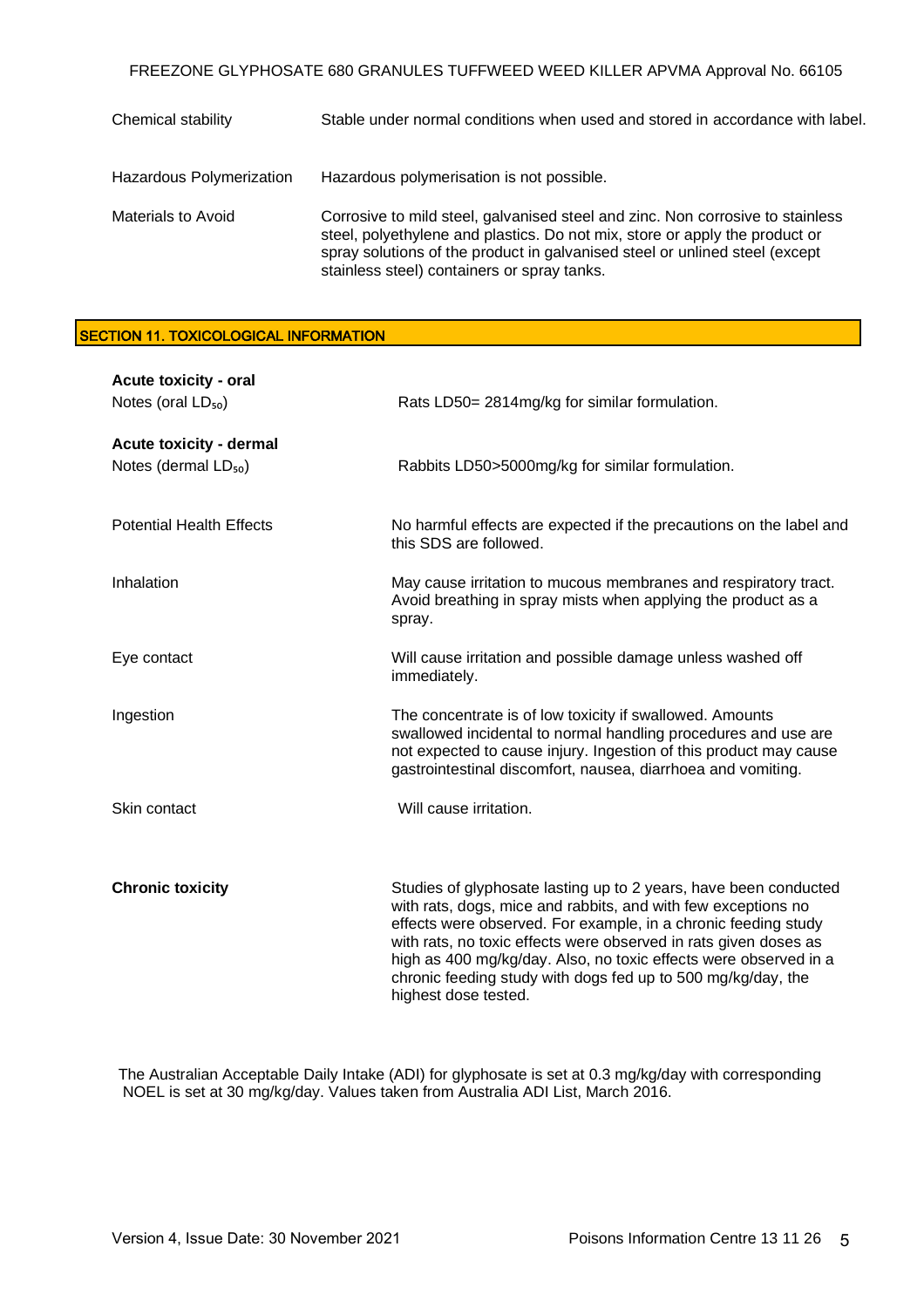| <b>SECTION 12. ECOLOGICAL INFORMATION</b>  |                                                                                                                                                                                                                                                                          |
|--------------------------------------------|--------------------------------------------------------------------------------------------------------------------------------------------------------------------------------------------------------------------------------------------------------------------------|
| Ecotoxicity                                | Harmful to fish and other aquatic organisms (mainly due to the<br>surfactant).                                                                                                                                                                                           |
| Acute Toxicity - Fish                      | The following is data for a similar product.<br>LC50 (96 hr) for bluegill sunfish is 5.8 - 14 mg/l.<br>LC50 (96 hr) for rainbow trout is 8.2 - 26 mg/l.<br>LC50 (96 hr) for fathead minnow is 9.4 mg/l.<br>TL50 (96hr) carp is 19.7 ppm                                  |
| Acute Toxicity - Other Organisms           | The following data is for the active ingredient, glyphosate.<br>Birds: Not toxic to birds. LD50 for bobwhite quail is >3850 mg/kg<br>Bees: Not toxic to bees. LD50 >100 µg/bee.                                                                                          |
| Persistence and degradability              | Adsorption studies indicate that glyphosate has very low mobility.<br>Average field half life of glyphosate is 47 days                                                                                                                                                   |
| Bioaccumulative potential                  | No data available.                                                                                                                                                                                                                                                       |
| Mobility in soil                           | No data available.                                                                                                                                                                                                                                                       |
| <b>Environmental Protection</b>            | Glyphosate is a non-selective contact herbicide. Spray drift can<br>cause damage.                                                                                                                                                                                        |
| Other precautions                          | Do not spray in high winds. Do not contaminate dams, waterways<br>or sewers with this product.                                                                                                                                                                           |
| <b>SECTION 13. DISPOSAL CONSIDERATIONS</b> |                                                                                                                                                                                                                                                                          |
| General information                        | On site disposal of the concentrated product is not acceptable. The<br>product should be used for its intended purpose. If there is a need to<br>dispose of the product, approach local authorities who hold periodic<br>collection of unwanted chemicals (ChemCollect). |

| <b>SECTION 14. TRANSPORT INFORMATION</b>                              |                                                             |  |
|-----------------------------------------------------------------------|-------------------------------------------------------------|--|
| General                                                               | Not classified as dangerous for transport within Australia. |  |
| UN number                                                             | Not applicable.                                             |  |
| UN proper shipping name                                               | Not applicable.                                             |  |
| Transport hazard class(es)                                            | No transport warning sign required.                         |  |
| Packing group                                                         | Not applicable.                                             |  |
| Special precautions for user                                          | Not applicable.                                             |  |
| Transport in bulk according to Annex II<br>of MARPOL and the IBC Code | Not applicable.                                             |  |

Ē,